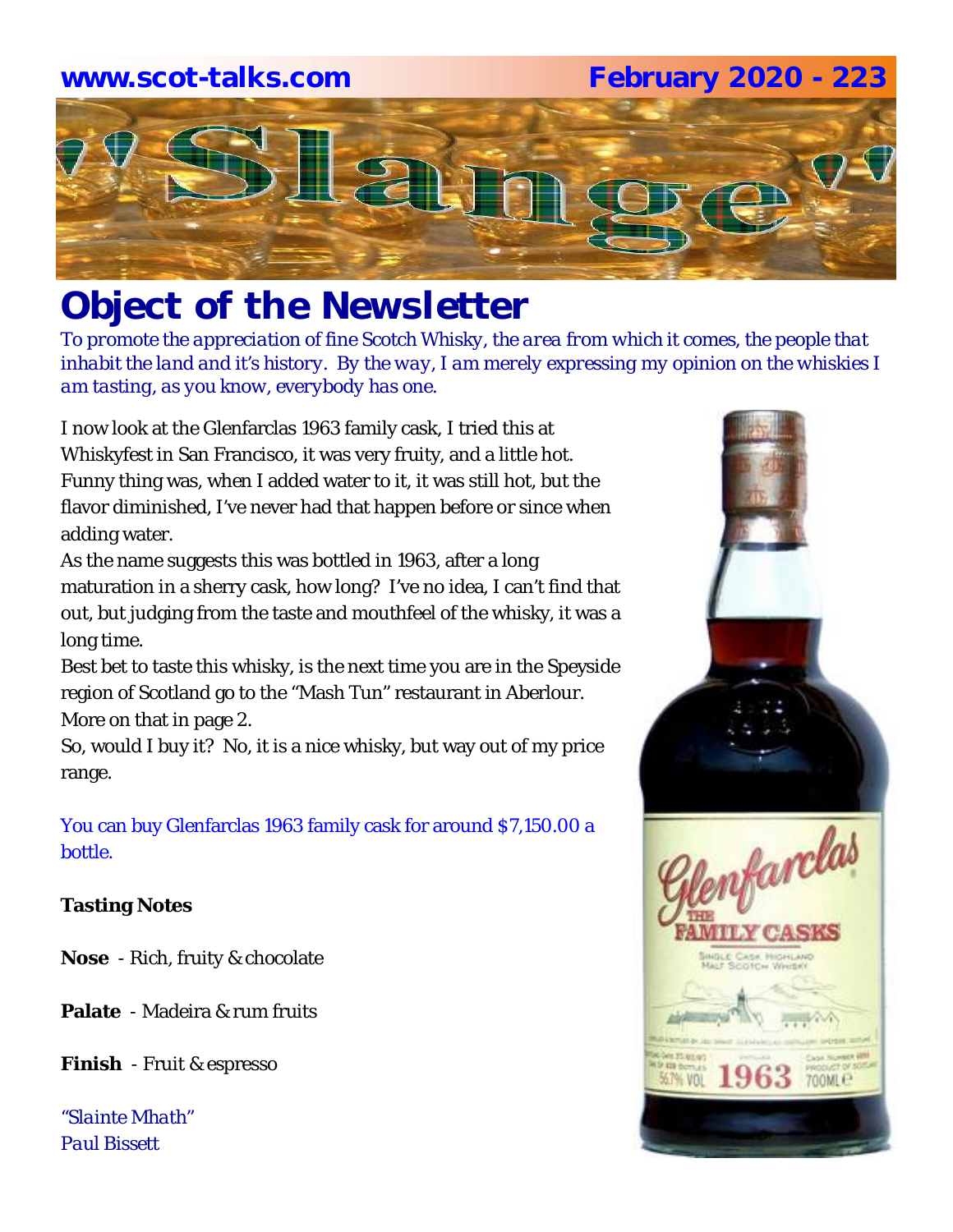

### **The Mash Tun Restaurant**

#### **THE BAR & RESTAURANT**

We have a limited number of tables available therefore booking in advance is highly recommended.

The Mash Tun is currently owned and run by Mark & Karen Braidwood, both of whom have a real passion for great food and Scottish malt whisky. This is reflected in the locally sourced and well presented food offered by friendly, helpful and knowledgeable staff. Mark and Head Chef Nick are passionate about Scottish contemporary cooking, and you will find The Mash Tun Menu a treasure trove of fantastic flavours.

Enjoy locally sourced food and Scottish whisky, and stay in one of the five whisky themed rooms situated above the bar area. Comfortable and well appointed, each of our rooms are individual and named after local whisky distilleries.

#### **THE WHISKIES**

The Mash Tun is home to a wide and varied selection of whiskies, both single malts and blends, predominately from Speyside but also incorporating distilleries from the rest of Scotland. Included in this selection is the exclusive Glenfarclas Family Cask Collection.

The Family Casks are a unique collection of 52 single cask whiskies, with one for each consecutive year from 1952 to 2003. The collection is unique as there is no other known collection of rare and old whiskies that covers 52 consecutive years from the same distillery.

The Mash Tun is home to the largest collection of the Glenfarclas Family Casks in the world that is on display and available to drink by the dram. Mark and Kevin are also available to put together a bespoke tutored tasting of this collection.

The bar is managed by Kevin Christie, who with his small team of enthusiastic staff are here to assist and guide you through the collection of whiskies we currently have at the famous Mash Tun Whisky Bar.

There is a wide range of whiskies available to suit all tastes and budgets with prices ranging from £3.50 to £1500 per 35ml dram.

www.mashtun-aberlour.com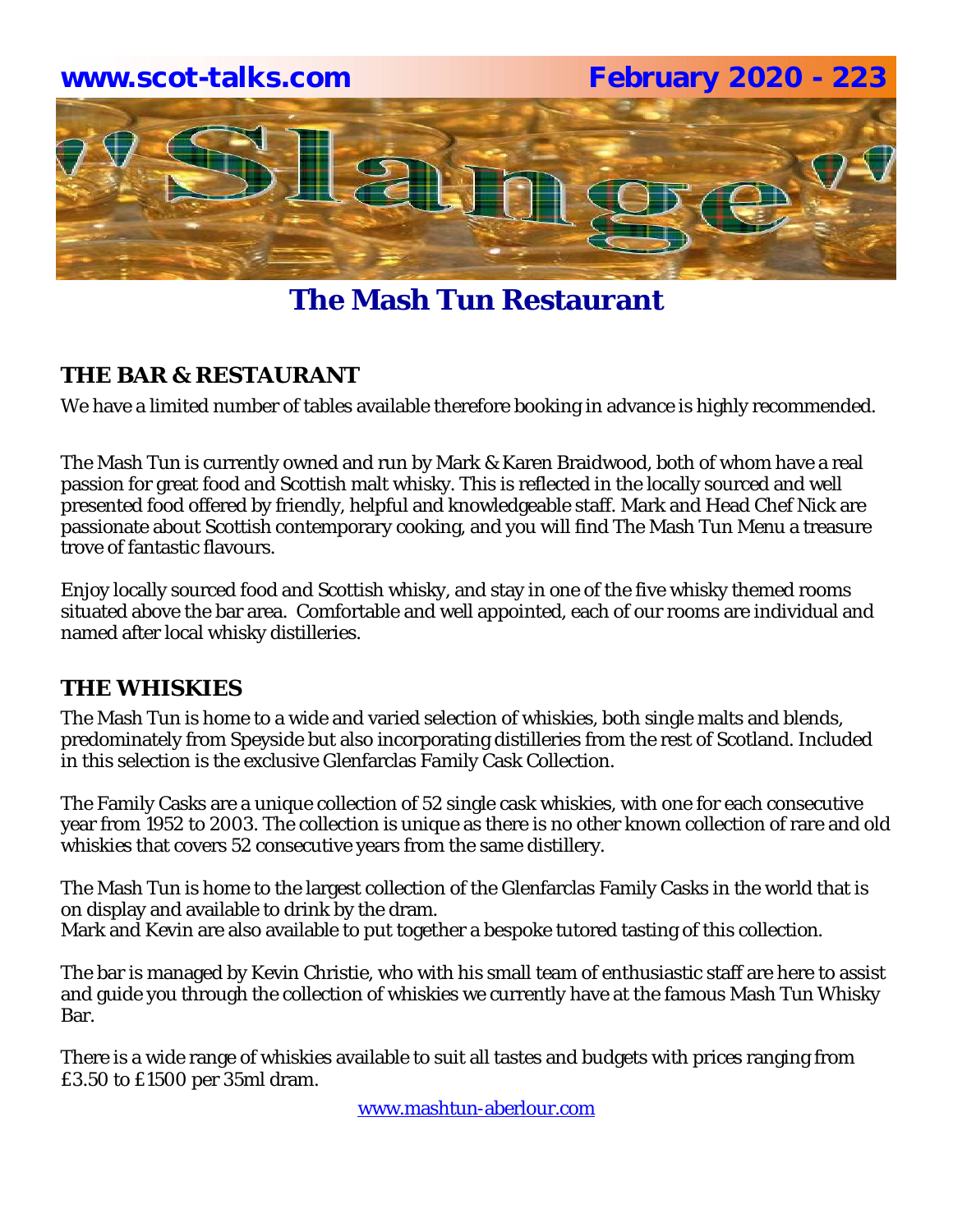# **www.scot-talks.com February 2020 - 223**

Below is a simple guide to help you choose your single malt Whisky, and the flavor notes you should expect from it. Being Scottish I recommend you find a likely candidate and try it in a bar before buying the whole bottle. This Issue; Glenfarclas 1963 family cask. For more information on Glenfarclas whiskies go to https://glenfarclas.com

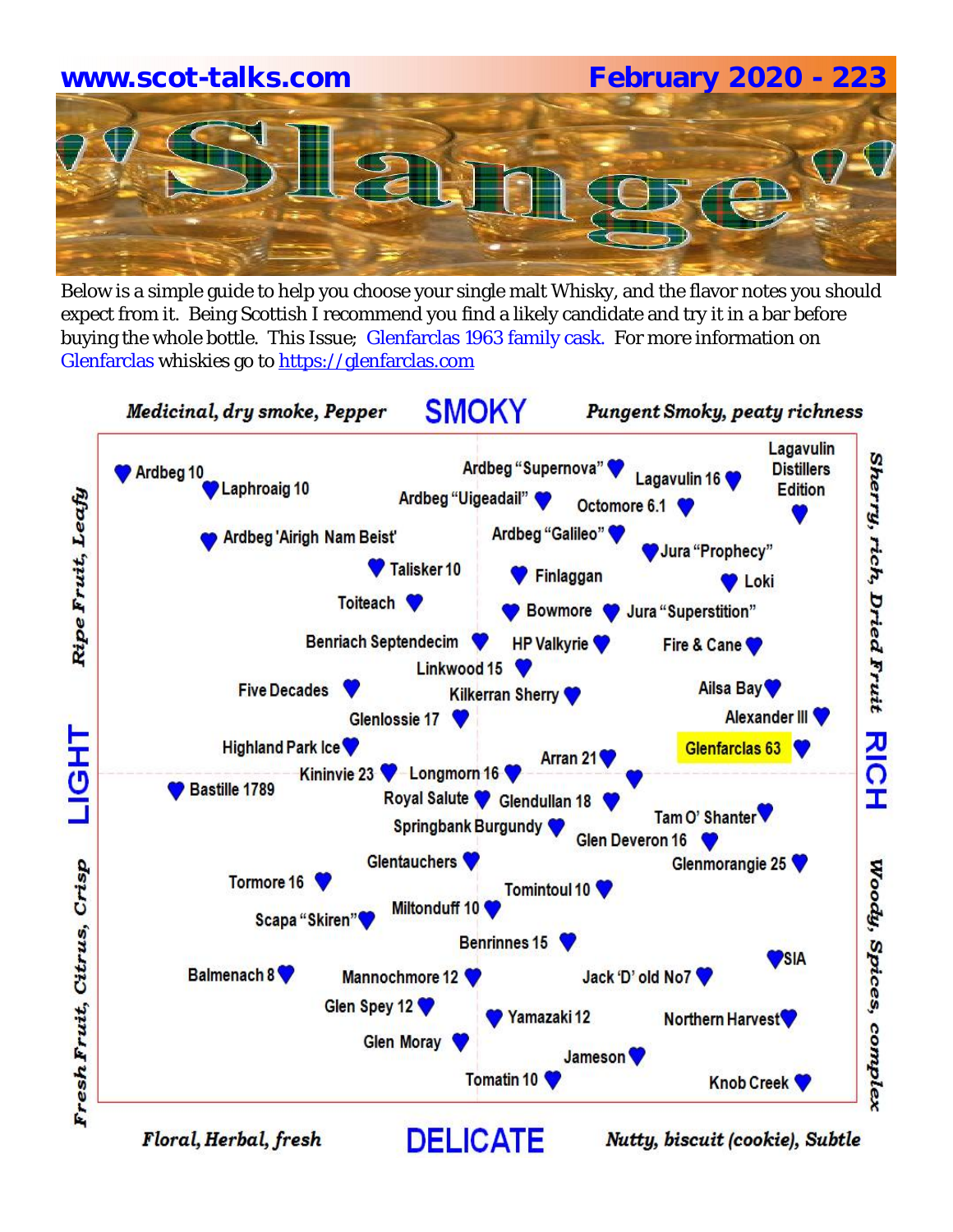

#### **Raise a Glass at a Scottish Whisky Festival in 2020 By Steve Duncan**

We love a good whisky festival here in Scotland. It's no wonder – after all, the term 'whisky' comes from the Gaelic *uisge beatha*, which translates as the 'water of life'. And anything called the 'water of life' must be worthy of a bit of a celebration, surely?

We've put together a list of great Scottish whisky festivals and events from all across the country that take place in 2020. They are the perfect place to sample whiskies from different regions. Who knows – you might even find your favourite dram!

#### **THE NATIONAL WHISKY FESTIVAL**

25 January, Glasgow

Taking place at **SWG3** in Glasgow, the **National Whisky Festival** offers the chance to try a selection of fine whiskies from between 30 and 50 tasting stands. Included in the programme for the first time, will be a memorable piping and whisky tasting experience, linking this festival with the amazing **Celtic Connections**, where people can experience pipe tunes that follow the structure and flavour of some amazing drams. The drams will be specially selected by expert Rachel MacNeill from Islay Whisky Academy. Some of the best drams from around the world will be on offer, so why not come and celebrate Scotland's national drink in friendly and like-minded company?

#### **FIFE WHISKY FESTIVAL**

6 – 8 March, Cupar, Fife

The **Fife Whisky Festival**, heading into its third year in 2020, will again take place at the historic Corn Exchange in Cupar and will showcase the finest whiskies from the Kingdom of Fife and beyond. In 2019, over 30 exhibitors offered a huge range of whiskies to try as well as tasting samples at exhibitor stands. The live entertainment programme is also a big feature of this festival.

#### **SPIRIT OF SPEYSIDE WHISKY FESTIVAL**

29 April – 4 May, various locations across Moray Speyside

Join whisky lovers from far and wide in romantic Speyside for a unique and varied whisky festival programme. The **Spirit of Speyside Whisky Festival** is one of the most popular in Scotland and filled with special manager and behind-the-scenes distillery tours, whisky and food pairings, whisky tours by train or 4×4, sensory experiences, ceilidhs, whisky-themed walks and more, held across a huge range of iconic distilleries and local venues.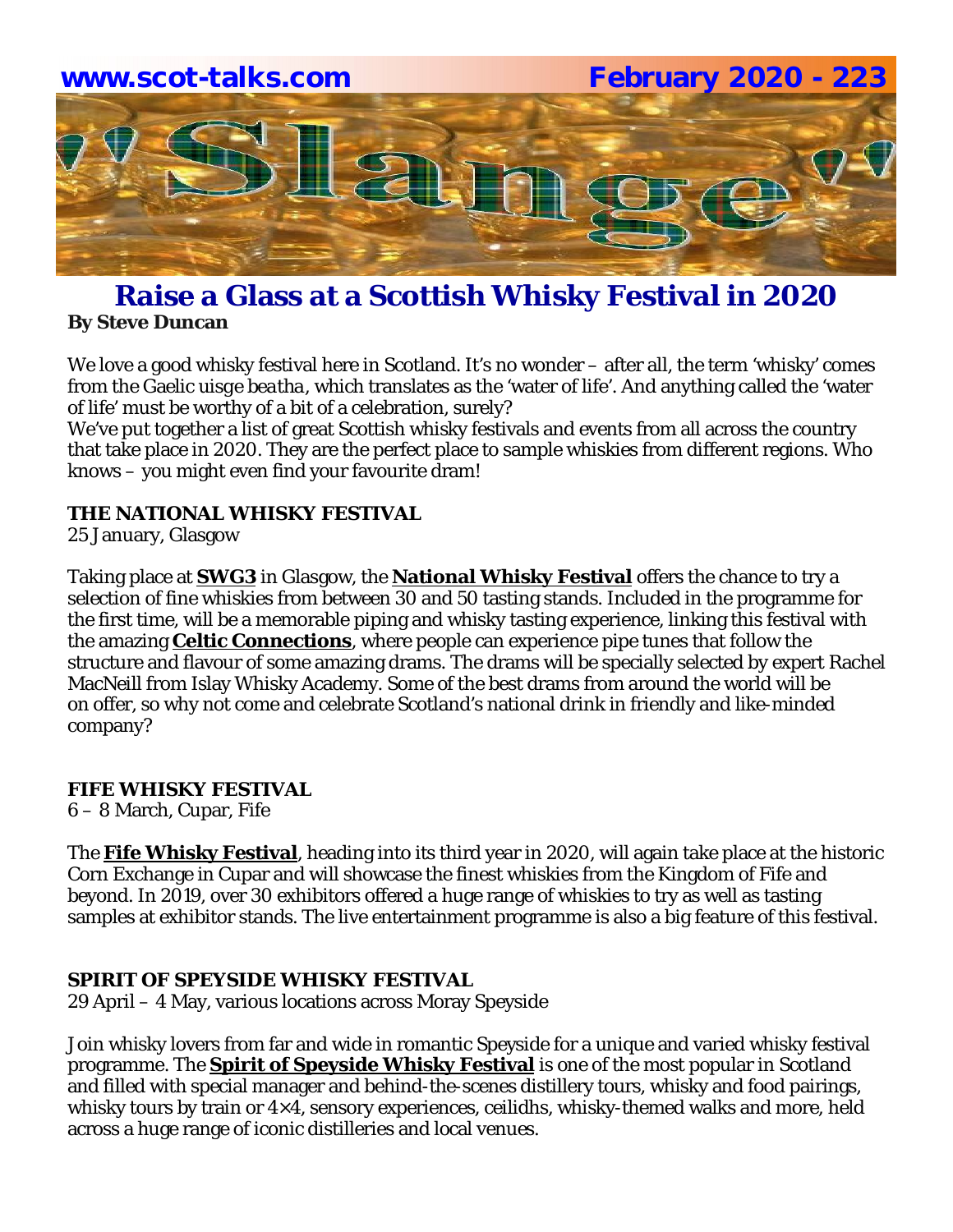

**HIGHLAND WHISKY FESTIVAL** 8 – 15 May, various locations

The **Highland Whisky Festival** is gearing up for a return in 2020, following its very successful inaugural year in 2019. Showcasing eight of the finest distilleries along the **North Coast 500** over eight days, join exclusive tastings, tours and events at Balblair, Clynelish, Glenmorangie, Old Pulteney, The Dalmore, The Singleton of Glen Ord, Tomatin and Wolfburn and taste some truly iconic Highland single malts. Each distillery will host one full day of the festival and this year's promises to be another cracker!

#### **STIRLING WHISKY FESTIVAL**

9 May, Stirling

Stirling Highland Hotel is transformed into a whisky lover's paradise during the **Stirling Whisky Festival**, featuring top distillers from all over Scotland. You can opt for a ticket which also allows entry to a whisky masterclass where you will have the chance to try special and rare malts and go on a remarkable whisky journey.

#### **WORLD WHISKY DAY**

#### 16 May, various locations

Raise a glass to Scotland's national drink on **World Whisky Day**. All you need is a bottle of whisky and some friends. Though you could opt to attend an associated whisky-themed event, such as the combined history tour with whisky tasting by Mercat Tours held in Edinburgh's ancient Blair Street underground vaults. Or why not head to your favourite whisky bar or plan a visit to a **distillery**?

#### **FÈIS ÌLE – THE ISLAY FESTIVAL OF MUSIC AND MALT**

22 – 30 May, Isle of Islay

Set sail (or fly) to the enchanting Isle of Islay, Scotland's whisky island, for **Fèis Ìle**. Expect a warm Hebridean welcome and great craic as you explore the distilleries and sample whiskies with the island's famous peaty flavours. The festival also offers a taste of the unique island culture of Islay, with the programme featuring Gaelic and traditional music, ceilidhs, as well as events covering golf, history, natural heritage and more.

#### **EDINBURGH WHISKY STRAMASH**

#### 23 – 24 May, Edinburgh

'A glorious rammy of whisky' is what the organisers call it, and we couldn't agree more. Set in the opulent and historic Surgeon's Hall on Nicholson Street, the **Edinburgh Whisky Stramash** is the whisky event which doesn't take itself too seriously. There are plenty of whisky experiences to take part in – some of them quite whimsical in nature – which showcase whiskies from both Scotland and beyond.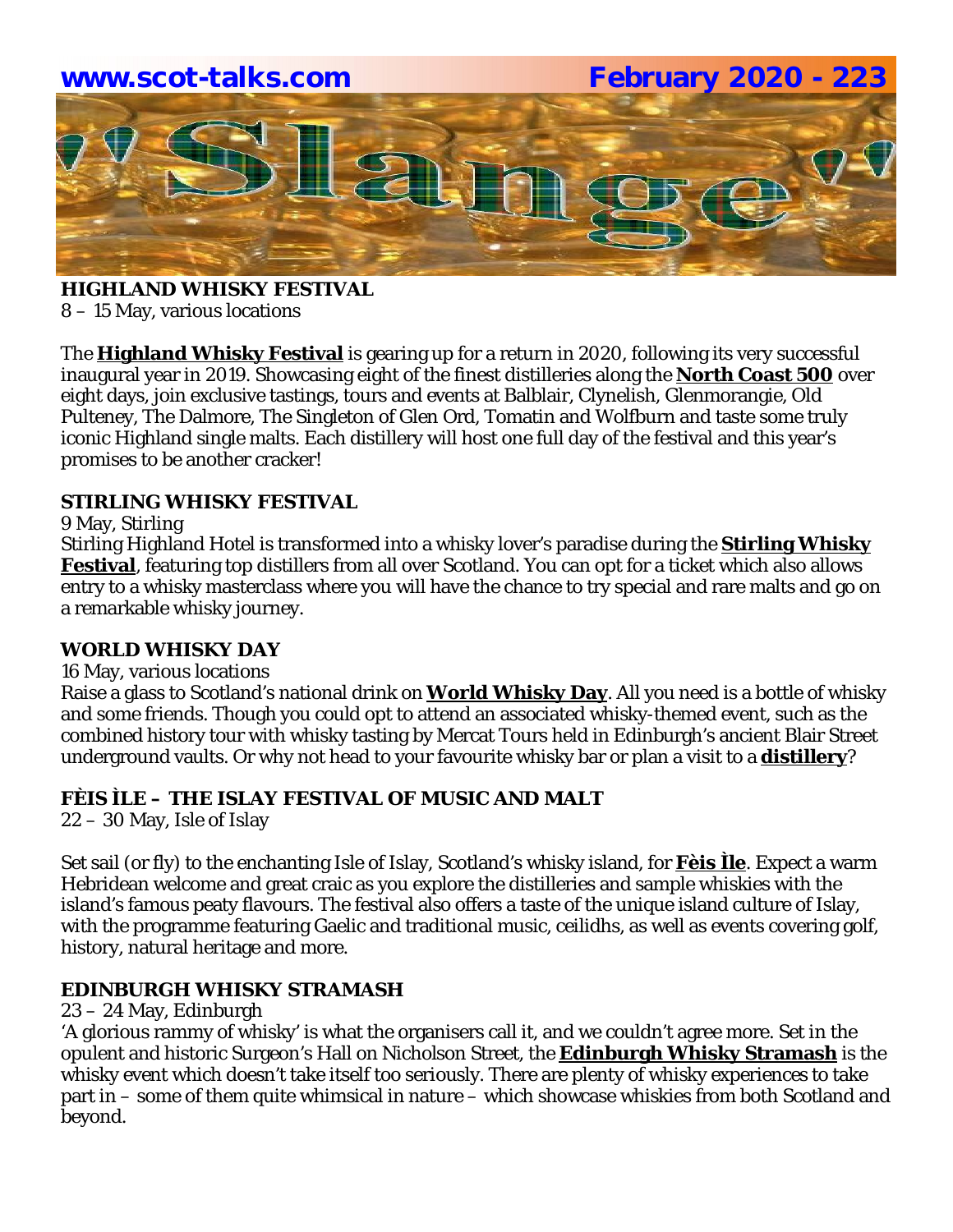# **www.scot-talks.com February 2020 - 223** <u>1211</u>

#### **HEBRIDEAN WHISKY TRAIL FESTIVAL**

19 – 23 May, various venues on the isles of Skye, Raasay and Harris

This whisky festival took place for the first time in 2019 and looks set to return in 2020. The festival includes whisky tastings, local food and drink and the four distilleries along the **Hebridean Whisky Trail** (Isle of Harris Distillers, Isle of Raasay Distillery, Torabhaig Distillery and Talisker Distillery) will feature alongside the Sligachan Hotel and Cuillin Brewery and the Aros Cente. Come along and show your support for this **brilliant festival** set amidst some of the UK's finest scenery.

#### **EDINBURGH WHISKY FESTIVAL**

6 June, Edinburgh

The Assembly Rooms in Edinburgh is where you can find the **Edinburgh Whisky Festival**, a oneday event which will delight whisky fans. Included in the price of your ticket is the sampling of whisky from all of the exhibitors. There are also some rare and more exclusive whiskies available to purchase, or you can educate your senses at whisky masterclasses.

#### **SPIRIT OF THE NORTH FESTIVAL**

26 September, Inverness, Highlands

The **Spirit of the North Festival** will again take place at Bogbain Farm overlooking the Moray Firth, just south of the Highland Capital. The organisers promise that this big day out will be an adventure from start to finish! There will be live music throughout the day and a Fired Up Scotland pop up restaurant will again serve the very best of Scottish cuisine.

#### **DRAMATHON**

17 October, Moray Speyside

Now this is an event with a difference – **Dramathon** is a marathon distance race where whisky is very much the motivation! Running part of the Speyside Way from Glenfarclas Distillery to Glenfiddich Distillery, you can race distances of a full marathon, a half-marathon, a 10K or a relay race. Along the way, get stamped as you pass distilleries to collect whisky miniatures at the finish line. It won't just be the whisky that will warm you up!

#### **THE ISLAY WHISKY ACADEMY DIPLOMA**

26 – 30 October, The Gaelic College, Bowmore, Islay

Learn enough to start your own distillery with the **Islay Whisky Academy**. This whisky symposium takes place on Scotland's whisky island, which is now home to nine fine distilleries. Spend your time learning about whisky production with knowledge shared by distillers, barley experts, chemists, coppersmiths, coopers, brand ambassadors and more.